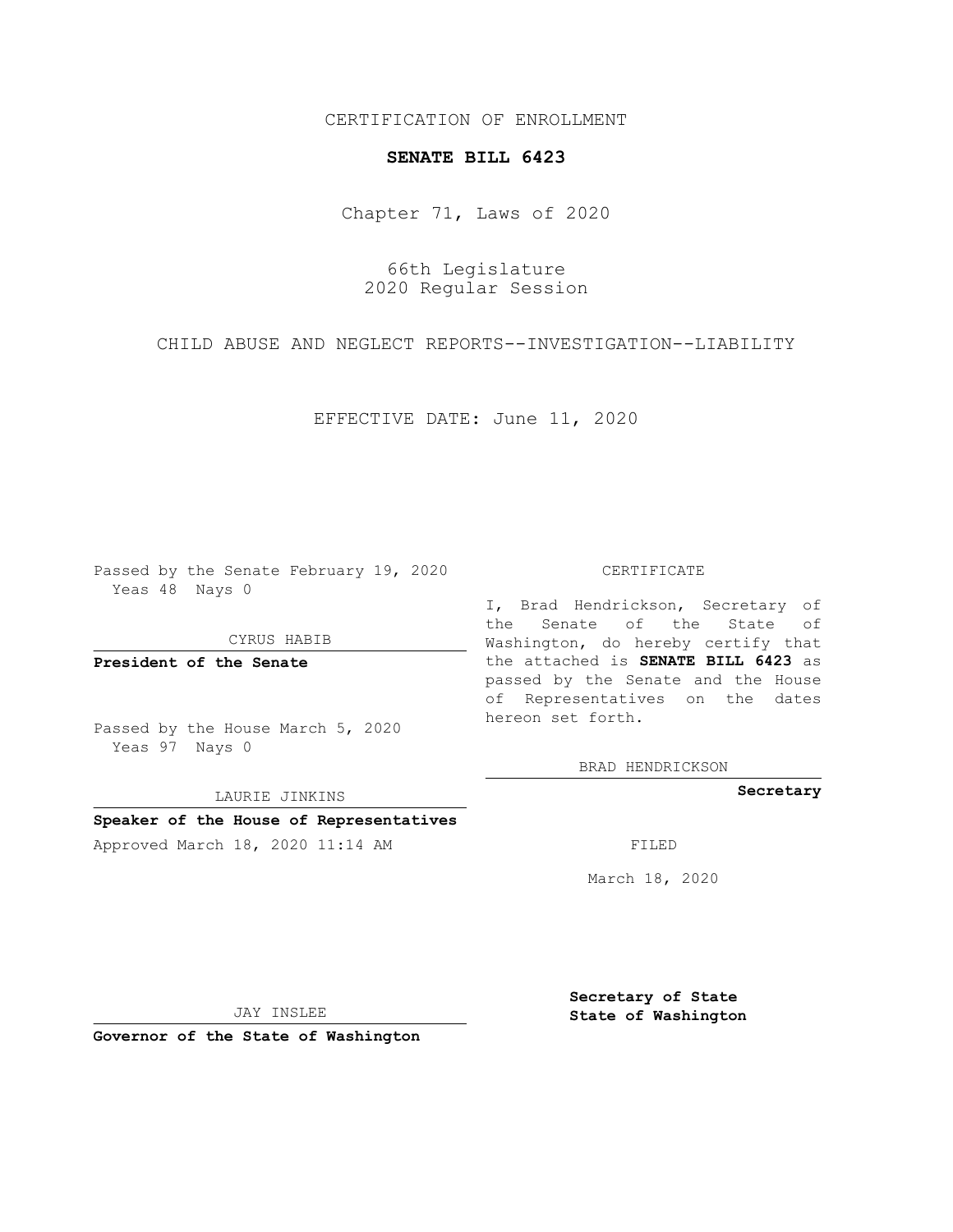## **SENATE BILL 6423**

Passed Legislature - 2020 Regular Session

**State of Washington 66th Legislature 2020 Regular Session**

**By** Senators Cleveland, Darneille, and Wilson, C.; by request of Department of Children, Youth, and Families

Read first time 01/16/20. Referred to Committee on Human Services, Reentry & Rehabilitation.

1 AN ACT Relating to reports alleging child abuse and neglect; and amending RCW 26.44.050 and 26.44.060.2

3 BE IT ENACTED BY THE LEGISLATURE OF THE STATE OF WASHINGTON:

4 **Sec. 1.** RCW 26.44.050 and 2017 3rd sp.s. c 6 s 324 are each 5 amended to read as follows:

6 Except as provided in RCW 26.44.030(11), upon the receipt of a 7 report ((concerning the possible occurrence of)) alleging that abuse 8 or neglect has occurred, the law enforcement agency or the department 9 must investigate and provide the protective services section with a 10 report in accordance with chapter 74.13 RCW, and where necessary to 11 refer such report to the court.

12 A law enforcement officer may take, or cause to be taken, a child into custody without a court order if there is probable cause to believe that the child is abused or neglected and that the child would be injured or could not be taken into custody if it were necessary to first obtain a court order pursuant to RCW 13.34.050. The law enforcement agency or the department investigating such a report is hereby authorized to photograph such a child for the purpose of providing documentary evidence of the physical condition 20 of the child.